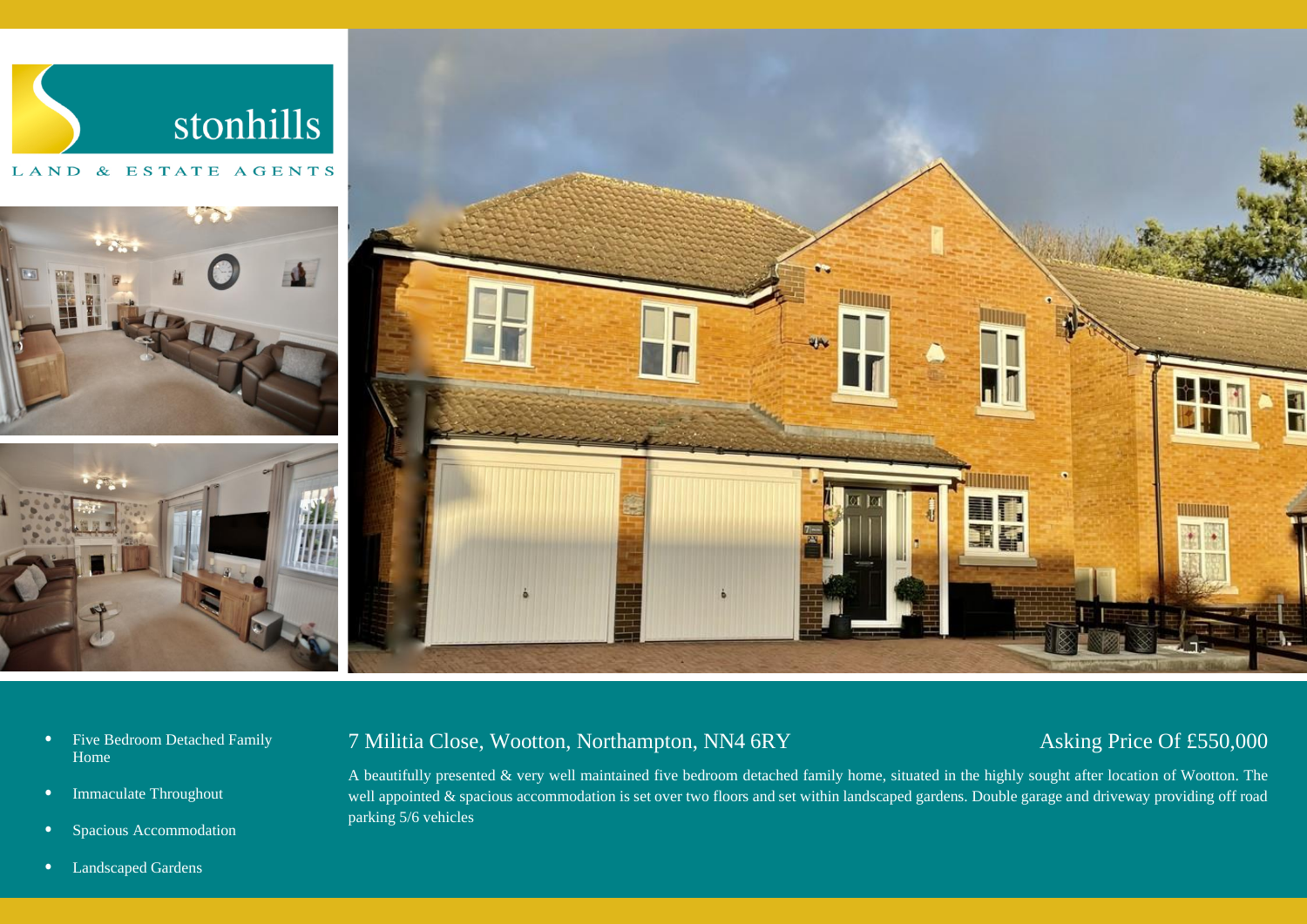

## Property Description

A beautifully presented & very well maintained five bedroom detached family home, situated in the highly sought after location of Wootton. The well appointed & spacious accommodation is set over two floors and set within landscaped gardens. Double garage and driveway providing off road parking 5/6 vehicles

The Accommodation In Brief: Reception Hall, Cloakroom, Lounge, Kitchen/Breakfast Room, Utility Room, Five Double Bedrooms with en-suite to the Master, Family Bathroom, Garden With Large Patio Area & Bar, Artificial Grass Area & Substantial Decking Area With Inset Ponds, Double Garage and Large Driveway.

Militia Close is a small close comprising of similar properties in the ever highly sought after location of Wootton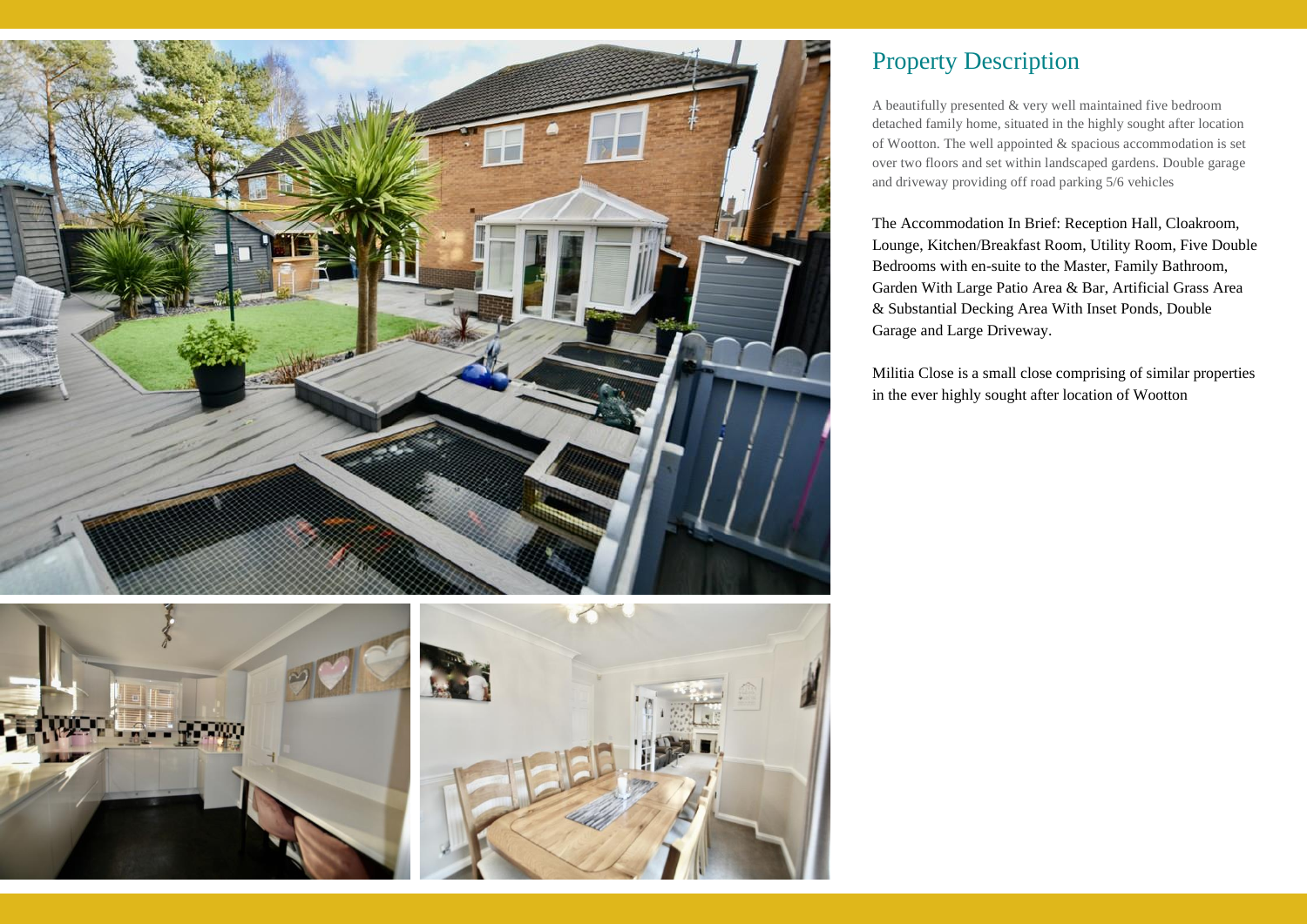